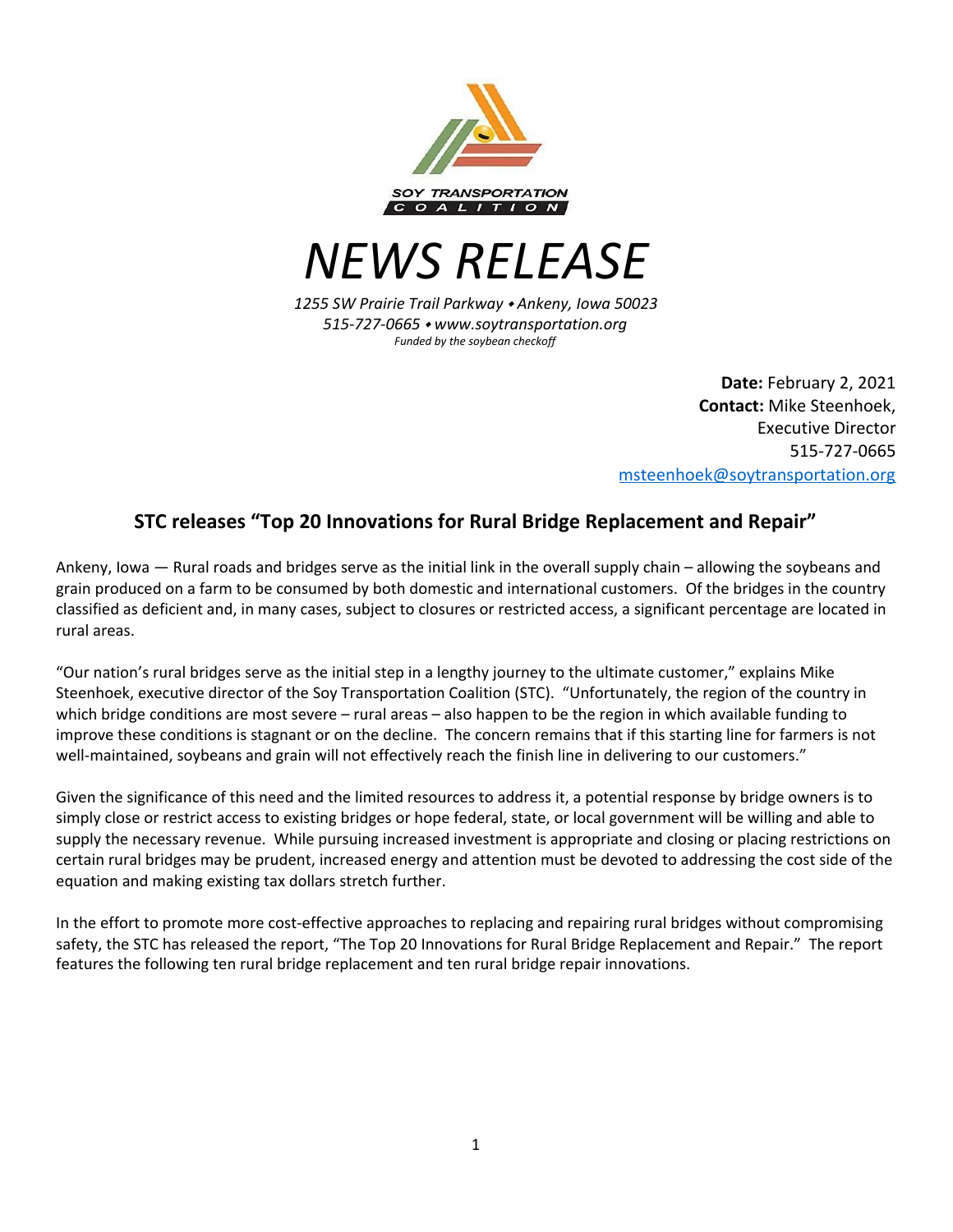Bridge Replacement Innovations

- Railroad Flat Car Bridges
- Geosynthetic Reinforced Soil Integrated Bridge System (GRS-IBS)
- Vibratory H-Piling Drivers
- Buried Soil Structures
- All Steel Piers
- Galvanized H-Piling
- Press Brake Tub Girders
- Galvanized Steel Beams
- Prestressed Precast Double Tees
- Precast Inverted Tee Slab Span Bridges

#### Bridge Repair Innovations

- Piling Encasements
- Concrete Pier Piling Repairs
- Driving Piling through Decks
- **Epoxy Deck Injections**
- Deck Overlays with Type O Concrete and Plasticizers
- **Deck Patching**
- Thin Polymer Concrete Overlays
- Penetrating Concrete Sealers
- Spot Cleaning Painting Steel Beams
- Concrete Overlay on Adjacent Box Beams

"Many of the innovative concepts featured in this report can result in a 50% or greater cost savings for rural counties," says Jonathan Miller, a soybean farmer from Island, Kentucky, and chairman of the Soy Transportation Coalition. "This can easily result in replacing a bridge for \$100,000 to \$150,000 compared to the prevailing method of \$250,000 to \$400,000. Farmers understand with their own operations that simply spending our way out of a problem will rarely be successful. We also need to embrace innovative ways to save our way out of a problem. This approach that works so well on the farm also applies to maintaining and improving our infrastructure."

In order to select the featured innovative concepts, the STC assembled a group of 13 bridge engineers and experts (listed below) from the 13 states that comprise the organization. Three engineers served as principal analysts for the project with the remaining ten engineers or experts serving as advisory committee members.

The innovative concepts for bridge replacement and repair featured in the project are not an exhaustive and comprehensive catalog. Numerous other innovative concepts exist and are worthy of being explored. The goal of the principal analysts and advisory committee members was to highlight a relatable number of innovative concepts that 1.) Will provide initial or lifecycle cost savings, 2.) Have been validated by a credible engineering entity or organization, and 3.) Are accessible in a large section of rural America. The featured bridge replacement and repair concepts reflect the broad consensus of the principal analysts and advisory committee members. Readers should not assume the bridge replacement and repair concepts featured in the above list are in complete alignment with the lists of each individual principal analyst or advisory committee member.

A document highlighting the innovate bridge replacement and repair concepts, expected cost and time savings, and links to validating research can be accessed at [www.soytransportation.org.](http://www.soytransportation.org/)

### Principal Analysts:

- Indiana: Pat Conner, P.E. (Lead Engineer, Asset Management, Local Technical Assistance Program at Purdue University)
- Iowa: Brian Keierleber, P.E. (County Engineer, Buchanan County, Iowa; President of the National Association of County Engineers – 2017-2018)
- North Dakota: Kelly Bengtson, P.E. (Bridge and Pavement Engineer Upper Great Plains Transportation Institute at North Dakota State University)

## Advisory Committee Members:

- Illinois: Duane Ratermann, P.E. (County Engineer, Knox County, Illinois; President of the National Association of County Engineers – 2015-2016; President of the Illinois Association of County Engineers – 2019-2020)
- Kansas: Calvin Reed, P.E. (Director of Engineering and Design Kansas Department of Transportation)
- Kentucky: Duane Campbell, P.E. (County Engineer, Boyle County, Kentucky; President of the Kentucky Association of County Engineers and Road Supervisors)